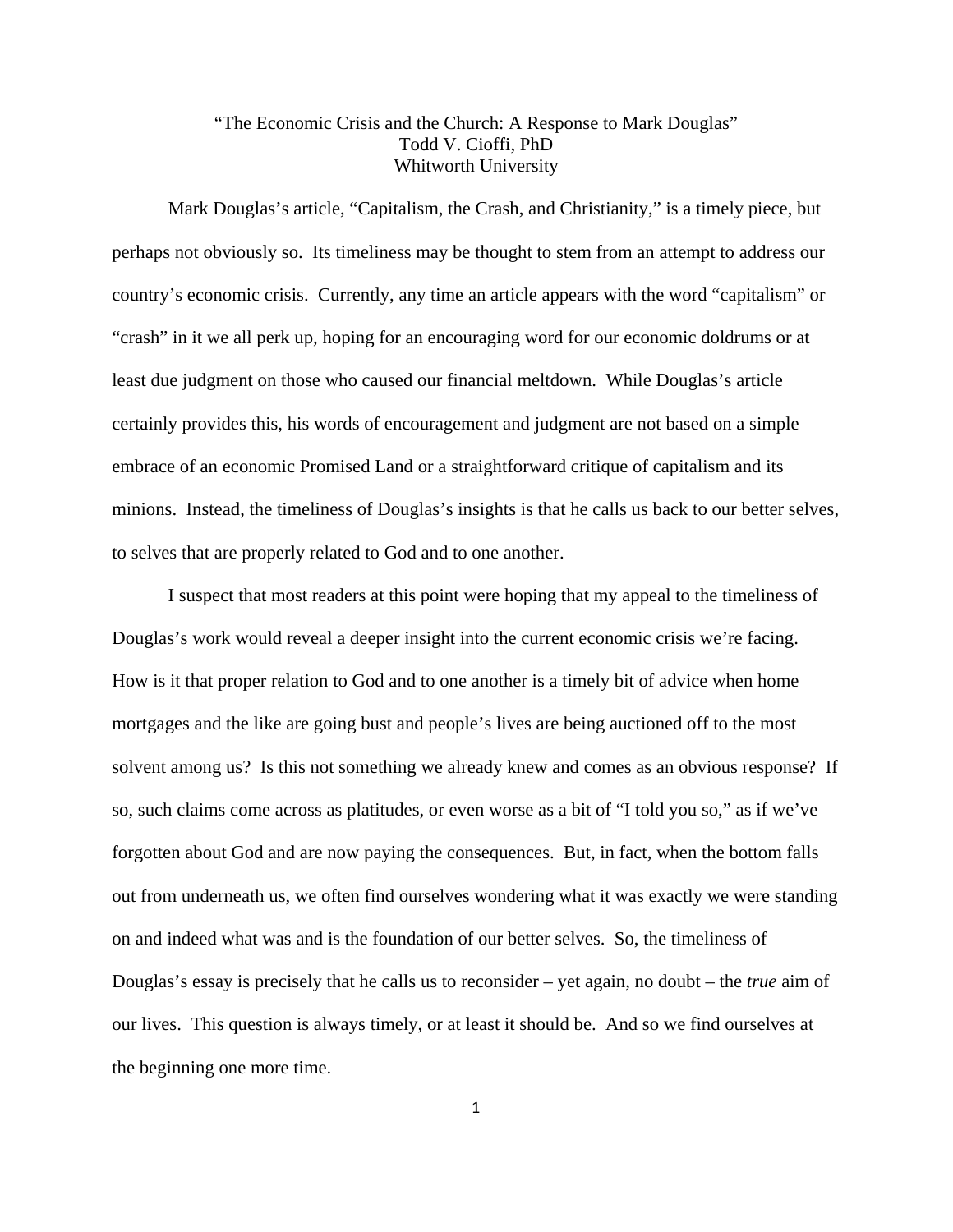Our better selves, as Douglas notes with Augustine, has to do with our desires, our ability to desire properly. Consequently, the problem with capitalism is not its failures, Douglas claims, but its successes: its ability to get us to desire and desire and desire – indiscriminately. Our desires or "loves," Augustine taught, must be rightly ordered, they must be trained and disciplined. Or, as Douglas puts it, "We [must] learn to discern what our dissatisfactions in this world could teach us about what satisfaction might ultimately look like," pointing us to something beyond ourselves, to something that is "bigger and grander than anything that the current world has to offer." Our desires, for good or for bad, should point us to God, the one who desires us rightly in Jesus Christ and reveals to us what our desires in and through Christ should look like.

 Douglas is just right, in my opinion, to suggest that before we can get a handle on our current economic crisis, before we can get a handle on our current desires and the messes they've created, we need to know what God is doing, what God is desiring, and what God requires of our desires. As Douglas writes, "Only from that point can we begin to imagine what our responses should be." The economy can wait, God cannot. It is a matter of "faithful discernment," says Douglas. I want to pursue this point a bit further.

 In *Being Consumed: Economics and Christian Desire*, William Cavanaugh asks a similar set of questions that Douglas asks, drawing on Augustine for insight into human desire, what God desires for and of us, and how our desires can be properly ordered by  $God.$ <sup>1</sup> Cavanaugh develops his reflections, just as Douglas advises, from the vantage point of what God is up to in the world, and first and foremost in terms of what God is up to in and through *the church*. According to Cavanaugh, the church becomes the place where we best discern what God is like,

<sup>&</sup>lt;u>1</u> <sup>1</sup> See William T. Cavanaugh, *Being Consumed: Economics and Christian Desire* (Grand Rapids, MI: Eerdmans Publishing, 2008). All references to this work will be made parenthetically in the body of this paper.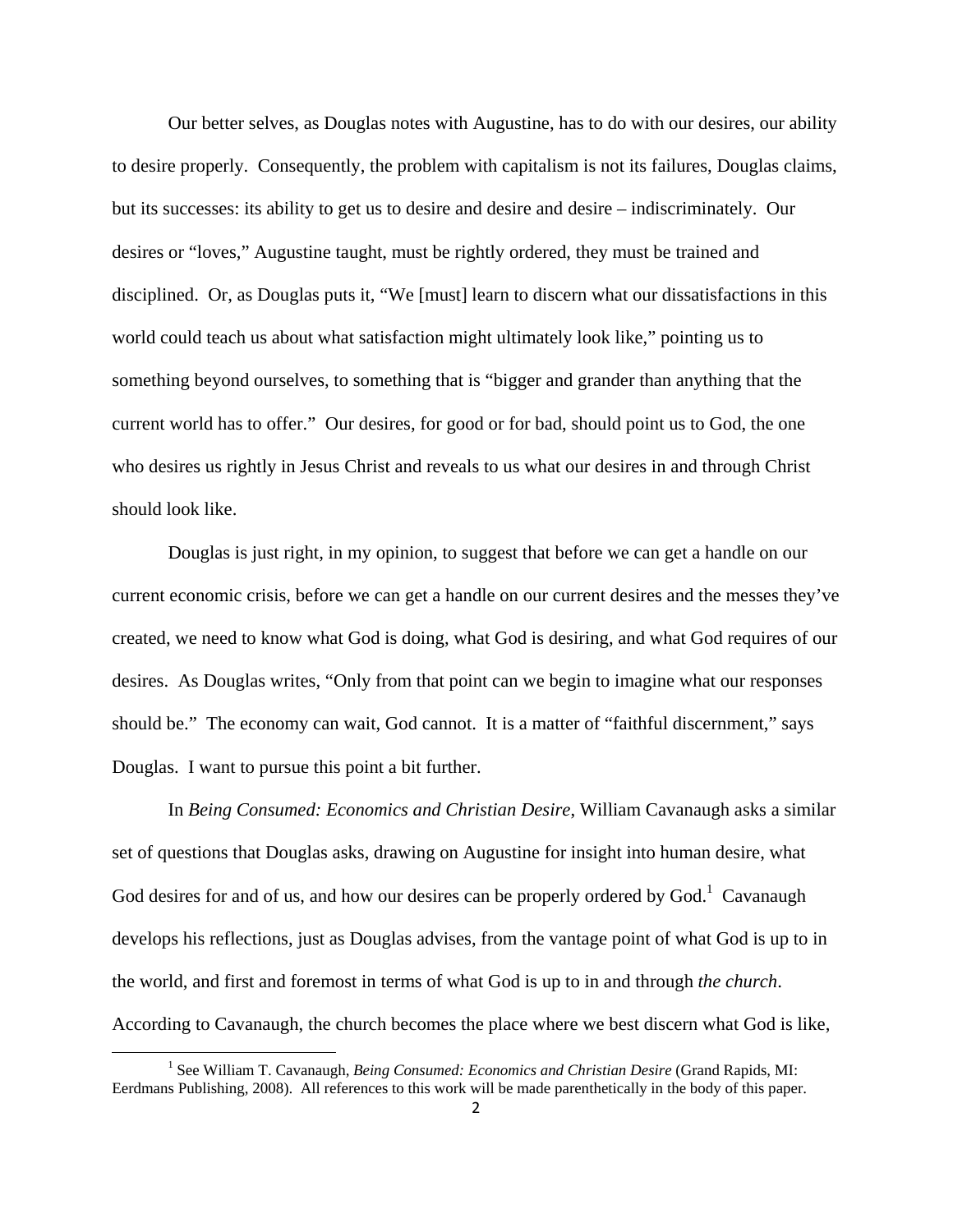what God is doing in the world, and what God requires of us. The church, in other words, is the social space where we are called to enact the life God intends for us in Jesus Christ. The church, then, drawing again on Augustine, is God's *true society*, that place or social space where persons are formed by God's grace and divine gifts, i.e., proclamation, sacraments, prayer, fellowship, etc., into rightly desiring human beings. To suggest that the church is God's true society is not to suggest that the church as we now know it is perfect. Instead, it is to claim that the church, by the grace of God, displays features that reflect God's intentions for human life in community. Given this, Cavanaugh contends that the church holds a key to understanding and to shaping human desires, and therefore, getting to the root of our economic woes.

To see this, Cavanaugh argues that human desire is a social production, for "desire is a complex and multidimensional network of movement that does not simply originate within the individual self but pulls and pushes the self in different directions from both inside and outside the person" (9). If desire is a social production, then the church is that society, that social production, which trains and disciplines us in the way of true desire and thus allows us to achieve our true end in God. That is, the church allows us to achieve our better selves. How might this look? Cavanaugh provides the example of the Lord's Supper. With the Lord's Supper, we are not only asked to partake of Jesus Christ, by way of the bread and the wine, but we are being taken up by Christ, into his body, his person and work, his desire for us. As such, we are at once desiring, being desired by God, and having our desires transformed by Christ by way of the sacramental elements and the community that has formed around these elements. We are, to put it differently, forming and being reformed as God's true society by the church's social practices. As a social production divinely orchestrated, the church's ongoing practice of the Lord's Supper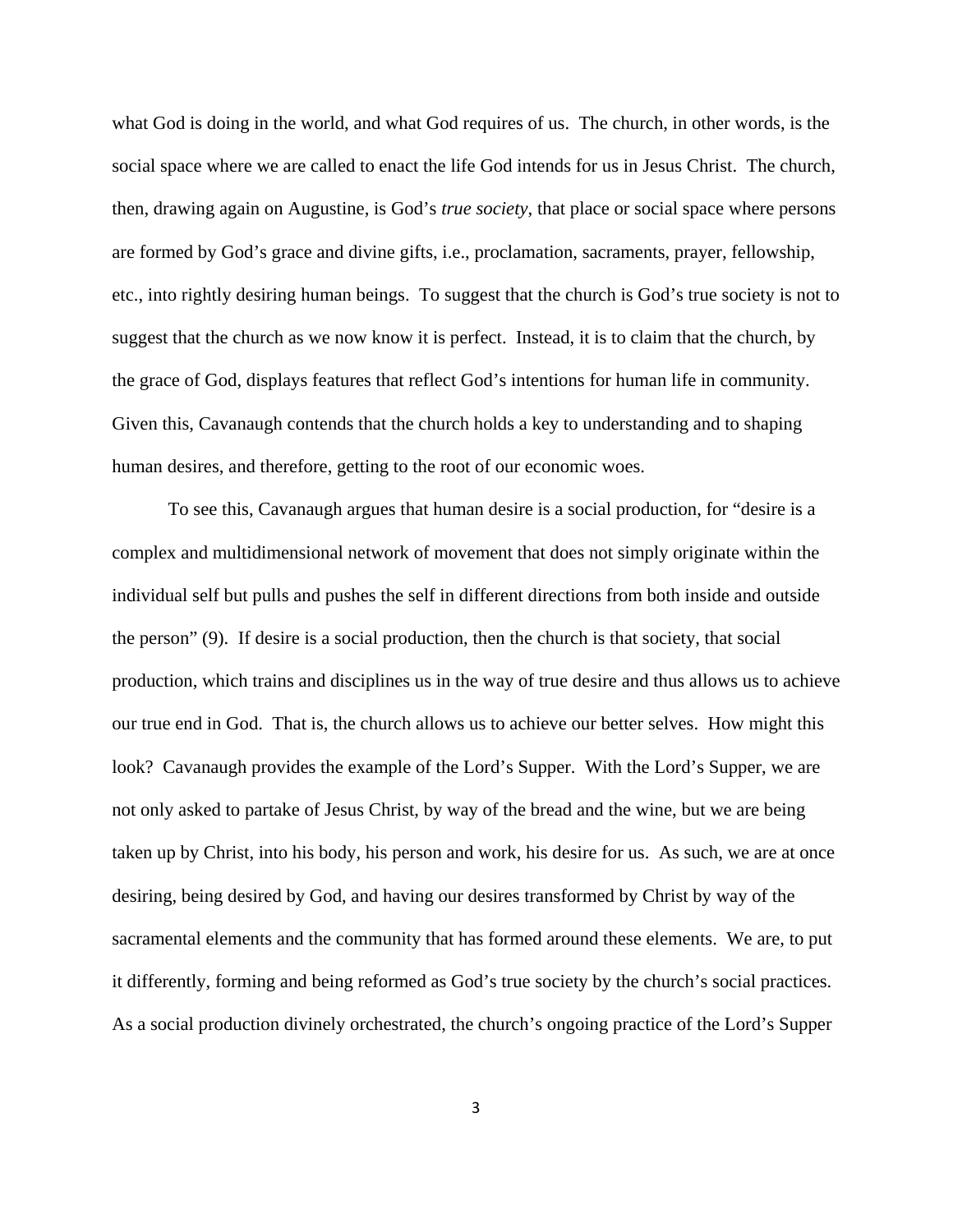trains our desires and thereby trains how we see and desire the world around us, giving us the needed vision to see things a right. So what does this have to do with the economy? Everything.

 Our current economic ethos has encouraged the social production of an indiscriminate desire of consumption. Our market-driven consumption seems to be an end in itself, with no greater good in sight. But, as we consume in the church  $-i.e.,$  as we partake of the Lord's Supper, take in the preaching of the Word, embrace the fellowship of the Christian community, and so forth – our consuming is "turned inside out" (54), says Cavanaugh. As the church, we are consumed by God and in turn our habits of consumption are transformed. Our new habits of consumption allow us to consume and yet not indiscriminately so, to receive and yet not selfishly possess, to partake and yet offer to another. Indeed, as Cavanaugh reminds us, "For becoming the body of Christ also entails that we must become food for others" (55). Here then is true society, as formed by God and given to the church, and it is this society, this social production of the church, that rightly understands economic life – the exchange of goods and services for the well being of human life and human community – and can therefore serve as a foretaste and even model of what God intends for economic life.

 The world needs the church, and not simply for the obvious reasons. The world needs the church because it reveals God's desire for true human society. When we recognize and live out our calling as Christ's body, the church, we are not simply preparing for the afterlife or setting up a pious enclave within the mainstream, but we are embodying the coming Kingdom of God, consuming God and God's gifts and yet giving it all away to those who stand in need. $2$  This is true society, this is true economy, and the world needs us to be the church, living out our better

 $\overline{\phantom{a}}$ <sup>2</sup> Stephen Long puts it this way, "A Christian economy assumes a life of charity ordered toward God and one's neighbor." See D. Stephen Long, *Divine Economy: Theology and the Market* (London: Routledge, 2000), 235.